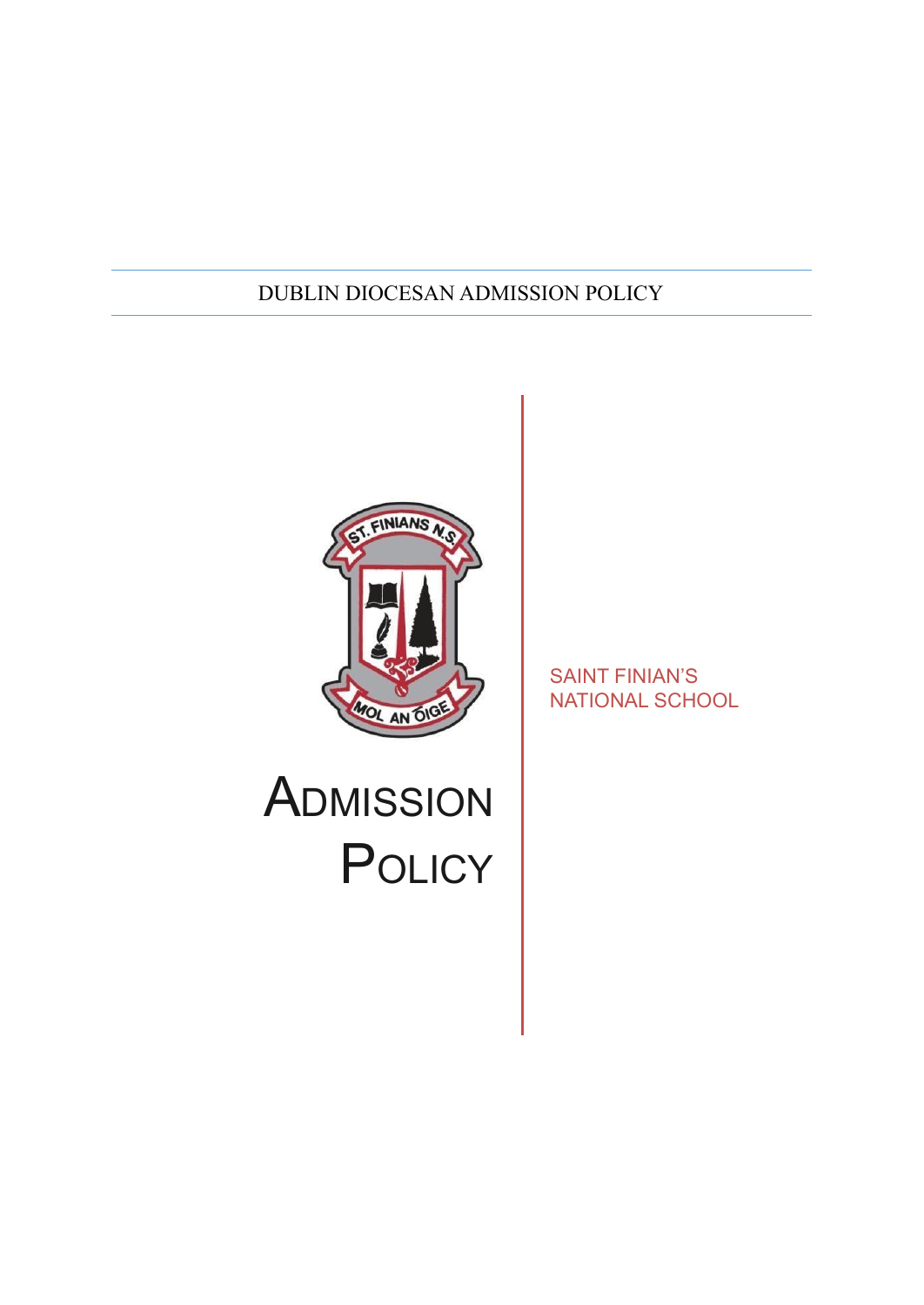# **Admission Policy of Saint Finian's National School**

# **School Address: Wellmount Road, Rivermount, Finglas South, Dublin 11**

# **Roll number: 19489Q**

# **School Patron/s: ARCHBISHOP DIARMUID MARTIN'S PATRONAGE**

#### **1. Introduction**

This Admission Policy complies with the requirements of the Education Act 1998, the Education (Admission to Schools) Act 2018 and the Equal Status Act 2000. In drafting this policy, the board of management of the school has consulted with school staff, the school patron and with parents of children attending the school.

The policy was approved by the school patron on [date]. It is published on the school's website and will be made available in hardcopy, on request, to any person who requests it.

The relevant dates and timelines for Saint Finian's National School admission process are set out in the school's annual admission notice which is published annually on the school's website at least one week before the commencement of the admission process for the school year concerned.

This policy must be read in conjunction with the annual admission notice for the school year concerned.

The application form for admission is published on the school's website and will be made available in hardcopy on request to any person who requests it.

# **2. Characteristic spirit and general objectives of the school**

Saint Finian's National School is a Catholic co-educational primary school with a Catholic ethos under the patronage of the Archbishop Dermot Martin.

"Catholic Ethos" in the context of a Catholic primary school means the ethos and characteristic spirit of the Roman Catholic Church, which aims at promoting:

- (a) the full and harmonious development of all aspects of the person of the pupil, including the intellectual, physical, cultural, moral and spiritual aspects; and
- (b) a living relationship with God and with other people; and
- (c) a philosophy of life inspired by belief in God and in the life, death and resurrection of Jesus; and
- (d) the formation of the pupils in the Catholic faith,

and which school provides religious education for the pupils in accordance with the doctrines, practices and traditions of the Roman Catholic Church, and/or such ethos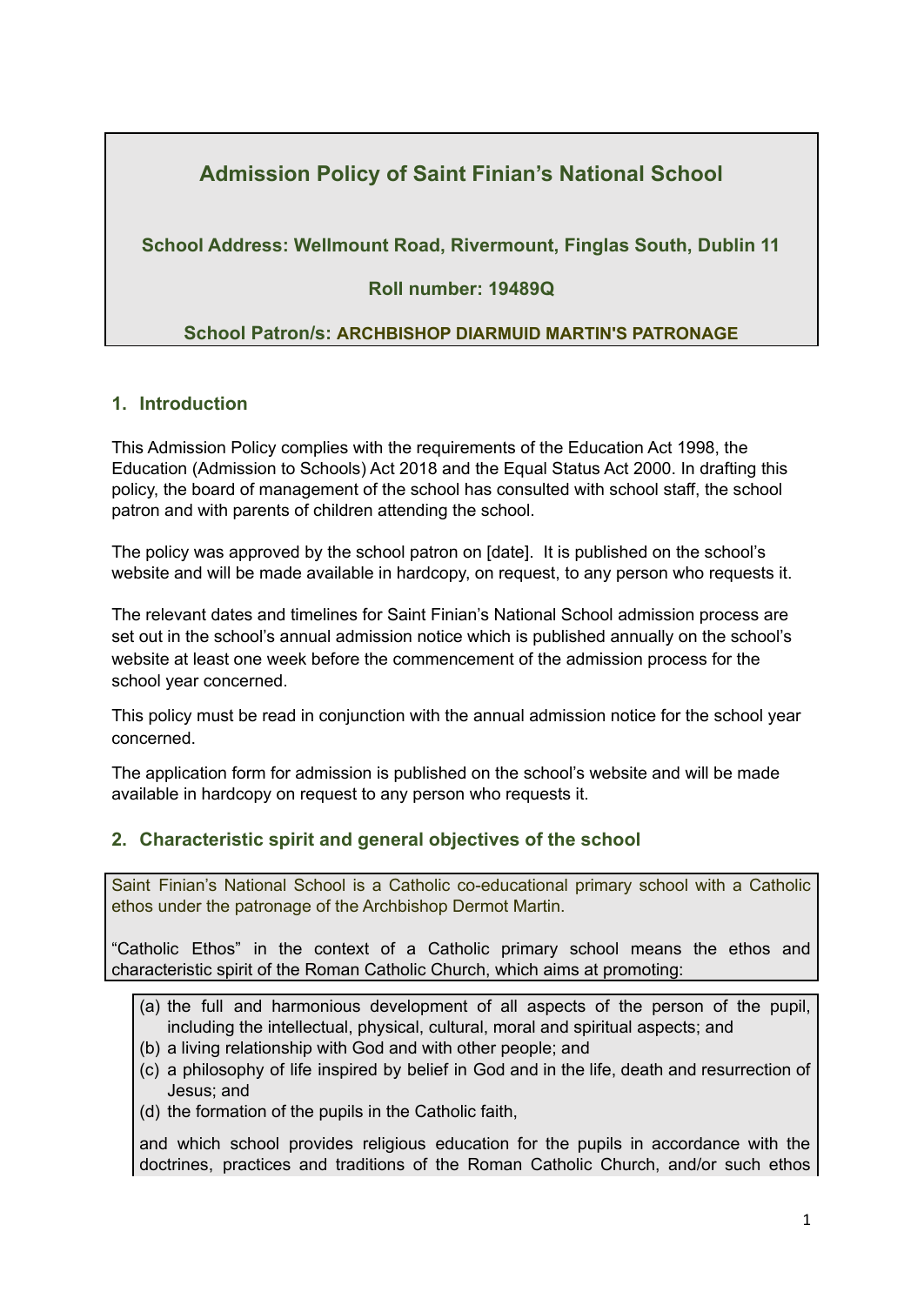and/or characteristic spirit as may be determined or interpreted from time to time by the Irish Episcopal Conference.

In accordance with S.15 (2) (b) of the Education Act, 1998 the Board of Management of Saint Finian's National School shall uphold, and be accountable to the patron for so upholding, the characteristic spirit of the school as determined by the cultural, educational, moral, religious, social, linguistic and spiritual values and traditions which inform and are characteristic of the objectives and conduct of the school.

St. Finian's National School is a primary school with a Catholic ethos. It aims, in conjunction with parents, to help children achieve a sense of self-worth, cognitive and emotional development, learning skills, and an ability to further educate themselves. It promotes Christian values, sensitivity to others, compassion for the weak and a sense of duty to society.

The school aims to enable every child to acquire self-confidence, education, social and athletic skills, personal fulfilment, understanding of our national and international heritage, pride in our past and confidence in our future.

We aim to help each child reach their full potential to enable them to be positive contributors to society.

We aim to cater for the child's social and emotional needs to enable them to self-regulate their emotions.

We aim to foster good relationships in our school community where everyone feels welcomed and loved.

We aim to create a safe, warm and loving environment for our children to flourish in our care.

We aim to create strong community links which will help our school community establish support networks after completing their primary education in Saint Finian's National School.

#### **3. Admission Statement**

Saint Finian's National School will not discriminate in its admission of a student to the school on any of the following:

- (a) the gender ground of the student or the applicant in respect of the student concerned,
- (b) the civil status ground of the student or the applicant in respect of the student concerned,
- (c) the family status ground of the student or the applicant in respect of the student concerned,
- (d) the sexual orientation ground of the student or the applicant in respect of the student concerned,
- (e) the religion ground of the student or the applicant in respect of the student concerned,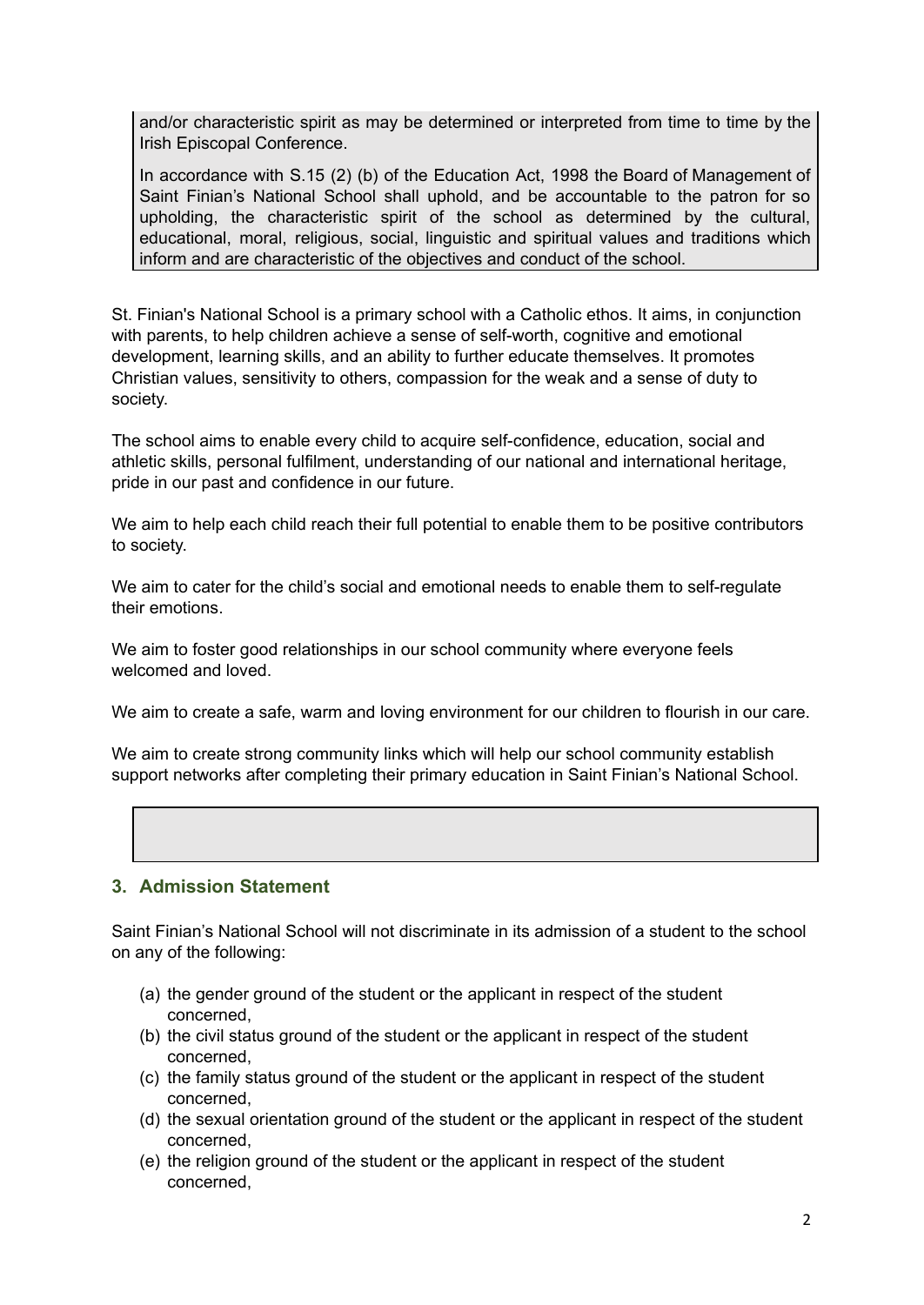- (f) the disability ground of the student or the applicant in respect of the student concerned,
- (g) the ground of race of the student or the applicant in respect of the student concerned,
- (h) the Traveller community ground of the student or the applicant in respect of the student concerned, or
- (i) the ground that the student or the applicant in respect of the student concerned has special educational needs

As per section 61 (3) of the Education Act 1998, 'civil status ground', 'disability ground', 'discriminate', 'family status ground', 'gender ground', 'ground of race', 'religion ground', 'sexual orientation ground' and 'Traveller community ground' shall be construed in accordance with section 3 of the Equal Status Act 2000.

**Saint Finian's National School** is a school whose objective is to provide education in an environment which promotes certain religious values and does not discriminate where it refuses to admit as a student a person who is not Roman Catholic and it is proved that the refusal is essential to maintain the ethos of the school.

#### **4. Admission of Students**

This school shall admit each student seeking admission except where –

- a) the school is oversubscribed (please see [section](#page-4-0) 6 below for further details)
- b) a parent of a student, when required by the principal in accordance with section 23(4) of the Education (Welfare) Act 2000, fails to confirm in writing that the code of behaviour of the school is acceptable to him or her and that he or she shall make all reasonable efforts to ensure compliance with such code by the student

**Saint Finian's National school** is a school whose objective is to provide education in an environment which promotes certain religious values and does not discriminate where it refuses to admit as a student a person who is not Roman Catholic and it is proved that the refusal is essential to maintain the ethos of the school.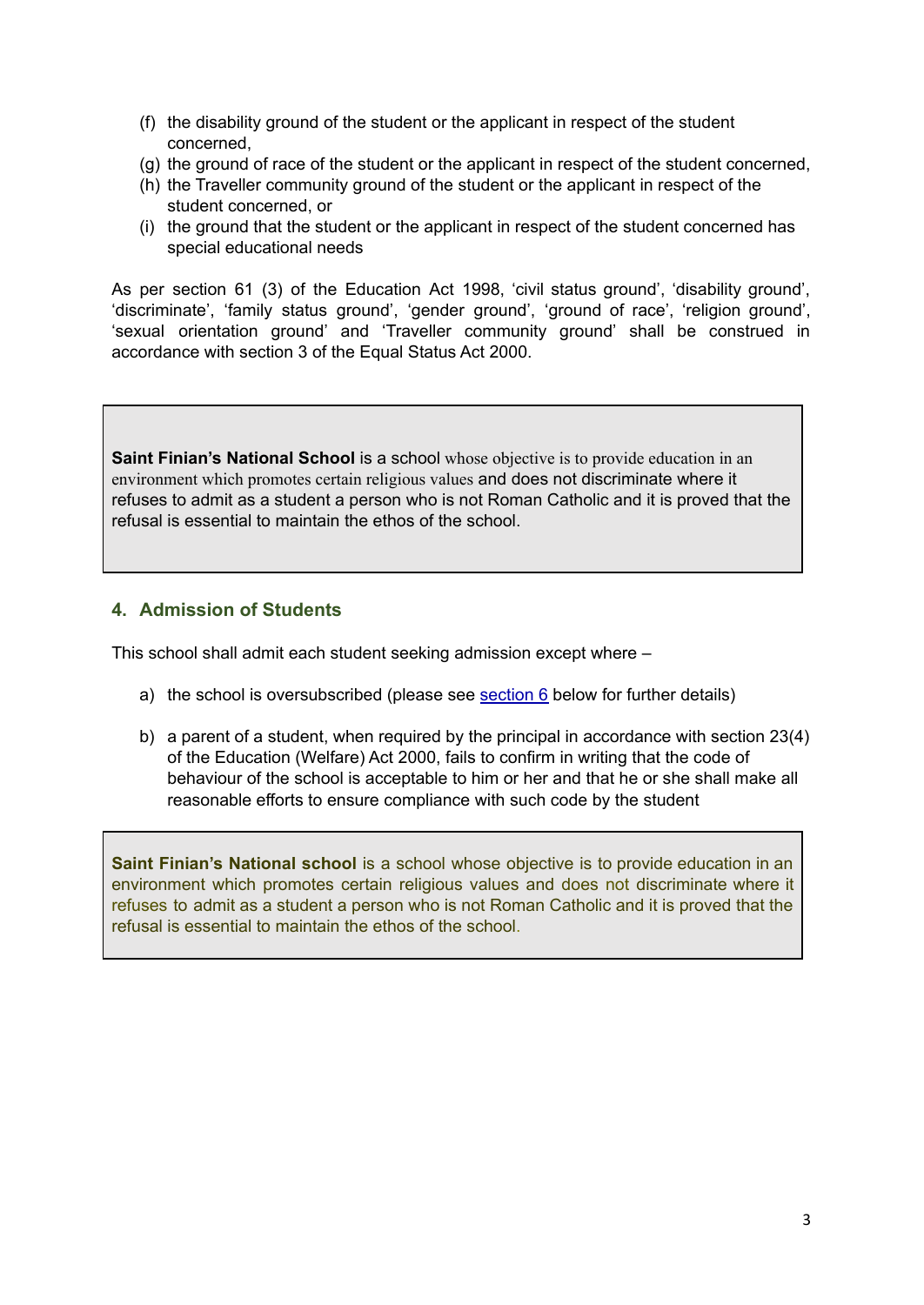# <span id="page-4-0"></span>**5. Oversubscription**

In the event that the school is oversubscribed, the school will, when deciding on applications for admission, apply the following selection criteria in the order listed below to those applications that are received within the timeline for receipt of applications as set out in the school's annual admission notice:

|                   | Junior Infant Enrolment Criteria                                                                                                                                                                                                                                                                                          |
|-------------------|---------------------------------------------------------------------------------------------------------------------------------------------------------------------------------------------------------------------------------------------------------------------------------------------------------------------------|
|                   | Junior Infants must have reached the age of 4 years and 2 months by September on                                                                                                                                                                                                                                          |
|                   | which they are starting Primary school for the first time.                                                                                                                                                                                                                                                                |
| <b>Priorit</b>    | <b>Criterion</b>                                                                                                                                                                                                                                                                                                          |
| y<br>$\mathbf{1}$ | Priority is given to Early Start pupils of Saint Finian's National School. If<br>the class is oversubscribed on the basis of this criterion, then places will<br>be allocated on the basis of age, starting with the oldest applicant, until<br>all places are allocated.                                                 |
| $\overline{2}$    | Priority is given to brothers and sisters of children already in the school or<br>who have attended the school in the past. If the class is oversubscribed<br>on the basis of this criterion, then places will be allocated on the basis of<br>age, starting with the oldest applicant, until all places are allocated.   |
|                   |                                                                                                                                                                                                                                                                                                                           |
| 3                 | Families whose primary residence is either in the immediate areas of<br>Rivermount Parish, starting closest to the school and radiating outwards<br>from the school within the Parish                                                                                                                                     |
| 4                 | Children of parents who are past pupils of the school. If the class is<br>oversubscribed within the application of this particular criterion, then<br>those whose primary residence is furthest from the school will be<br>eliminated first. *a maximum of 25% of the available spaces can only<br>apply to this criteria |
|                   |                                                                                                                                                                                                                                                                                                                           |
| 5                 | Children who live outside the parish                                                                                                                                                                                                                                                                                      |
|                   |                                                                                                                                                                                                                                                                                                                           |
|                   |                                                                                                                                                                                                                                                                                                                           |

In the event that there are two or more students tied for a place or places in any of the selection criteria categories above (the number of applicants exceeds the number of remaining places), the following arrangements will apply:

In the event that, following the implementation of all the above criteria the school still has vacancies, the Board will allocate places for enrolment in Junior Infants beginning with those who have reached the age of 4 years and 2 months by September on which they are starting Primary school for the first time and will continue to allocate available places in accordance with the respective ages on 3rd, 4th, 5th September etc. In the event of a tie for a place the BOM will pull a name from a hat.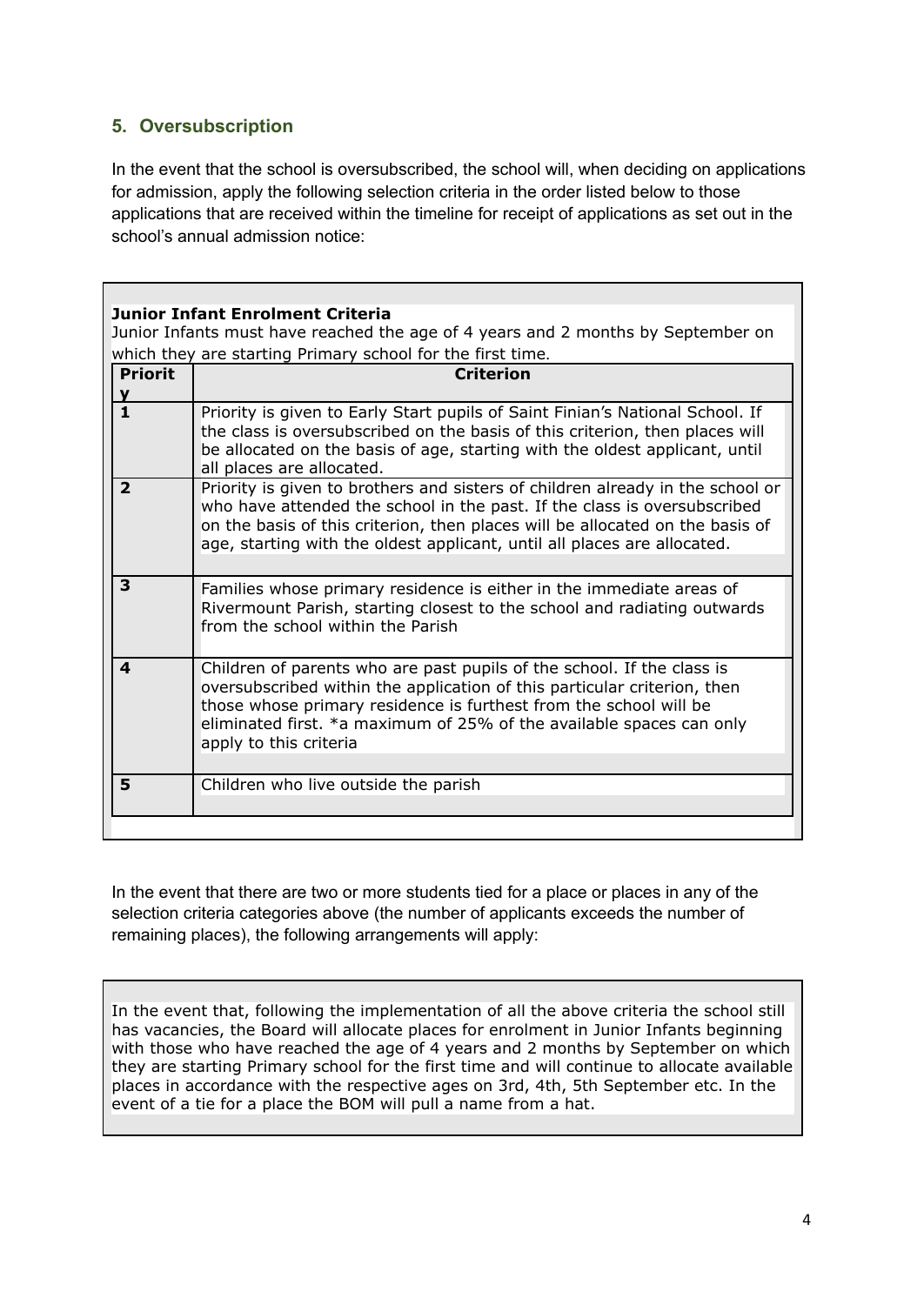#### **6. What will not be considered or taken into account**

In accordance with section 62(7) (e) of the Education Act, the school will not consider or take into account any of the following in deciding on applications for admission or when placing a student on a waiting list for admission to the school:

- (a) a student's prior attendance at a pre-school or pre-school service, including naíonraí, other than in relation to a student's prior attendance at— (I) Early Start in Saint Finain's National School
- (b) the payment of fees or contributions (howsoever described) to the school;
- (c) a student's academic ability, skills or aptitude;
- (d) the occupation, financial status, academic ability, skills or aptitude of a student's parents;
- (e) a requirement that a student, or his or her parents, attend an interview, open day or other meeting as a condition of admission;
- (f) a student's connection to the school by virtue of a member of his or her family attending or having previously attended the school; other than, (1) siblings of a student attending or having attended the school and/or (2) parents or grandparents of a student having attended the school.
- (g) the date and time on which an application for admission was received by the school,

This is subject to the application being received at any time during the period specified for receiving applications set out in the annual admission notice of the school for the school year concerned.

This is also subject to the school making offers based on existing waiting lists (up until  $31<sup>st</sup>$ January 2025 only).

#### **7. Decisions on applications**

All decisions on applications for admission to Saint Finian's National School will be based on the following:

- **●** Our school's admission policy
- **●** The school's annual admission notice (where applicable)
- **●** The information provided by the applicant in the school's official application form received during the period specified in our annual admission notice for receiving applications

(Please see [section](#page-8-0) 14 below in relation to applications received outside of the admissions period and [section](#page-9-0) 15 below in relation to applications for places in years other than the intake group.)

Selection criteria that are not included in our school admission policy will not be used to make a decision on an application for a place in our school.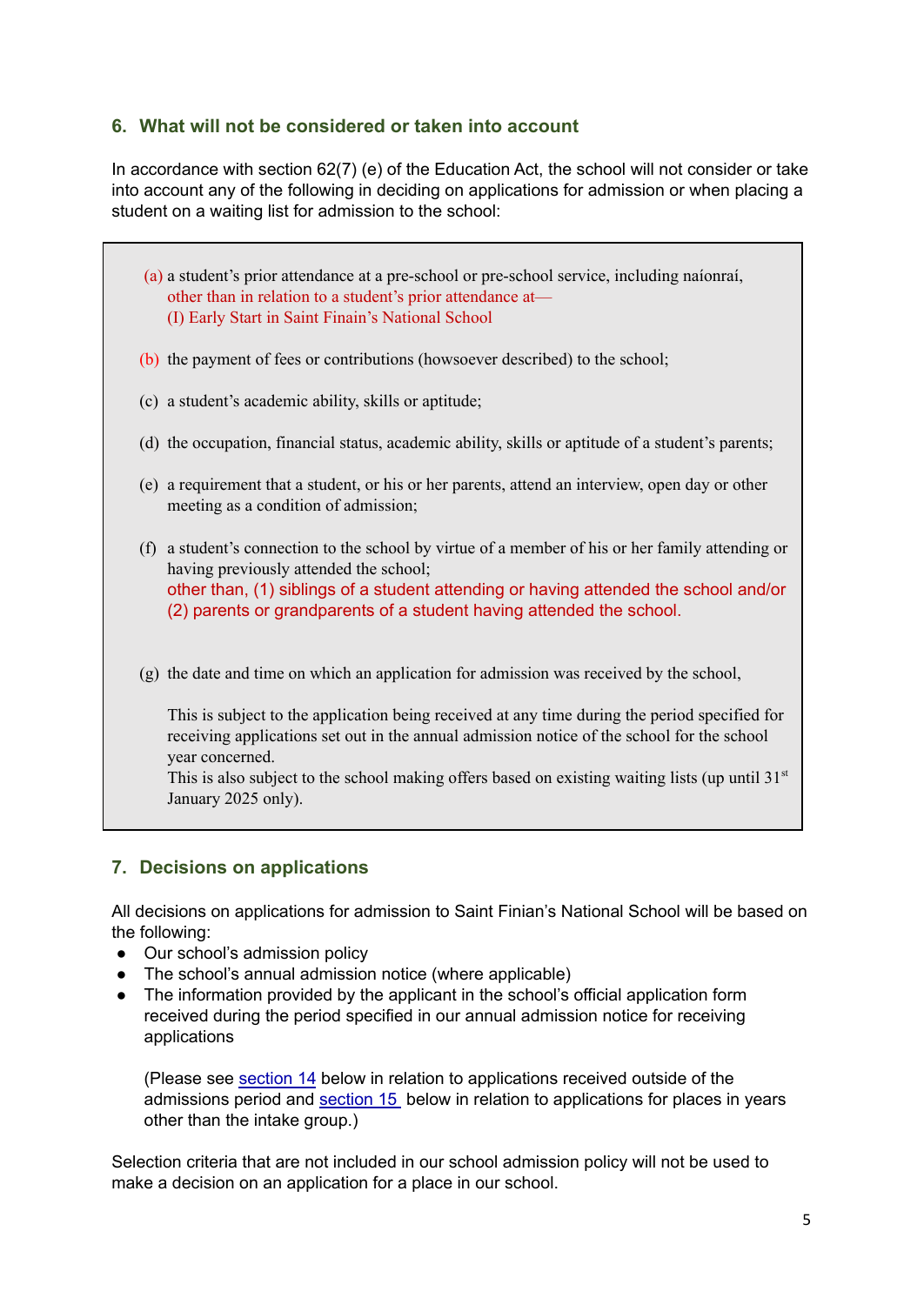# **8. Notifying applicants of decisions**

Applicants will be informed in writing as to the decision of the school, within the timeline outlined in the annual admissions notice.

If a student is not offered a place in our school, the reasons why they were not offered a place will be communicated in writing to the applicant, including, where applicable, details of the student's ranking against the selection criteria and details of the student's place on the waiting list for the school year concerned.

Applicants will be informed of the right to seek a review/right of appeal of the school's decision (see [section](#page-9-1) 18 below for further details).

#### <span id="page-6-0"></span>**9. Acceptance of an offer of a place by an applicant**

In accepting an offer of admission from Saint Finian's National School you must indicate—

(i) whether or not you have accepted an offer of admission for another school or schools. If you have accepted such an offer, you must also provide details of the offer or offers concerned and

(ii) whether or not you have applied for and awaiting confirmation of an offer of admission from another school or schools, and if so, you must provide details of the other school or schools concerned.

#### **10.Circumstances in which offers may not be made or may be withdrawn**

An offer of admission may not be made or may be withdrawn by Saint Finian's National School where—

- (i) it is established that information contained in the application is false or misleading.
- (ii) an applicant fails to confirm acceptance of an offer of admission on or before the date set out in the annual admission notice of the school.
- (iii) the parent of a student, when required by the principal in accordance with section 23(4) of the Education (Welfare) Act 2000, fails to confirm in writing that the code of behaviour of the school is acceptable to him or her and that he or she shall make all reasonable efforts to ensure compliance with such code by the student; or
- (iv) an applicant has failed to comply with the requirements of 'acceptance of an offer' as set out in [section](#page-6-0) 10 above.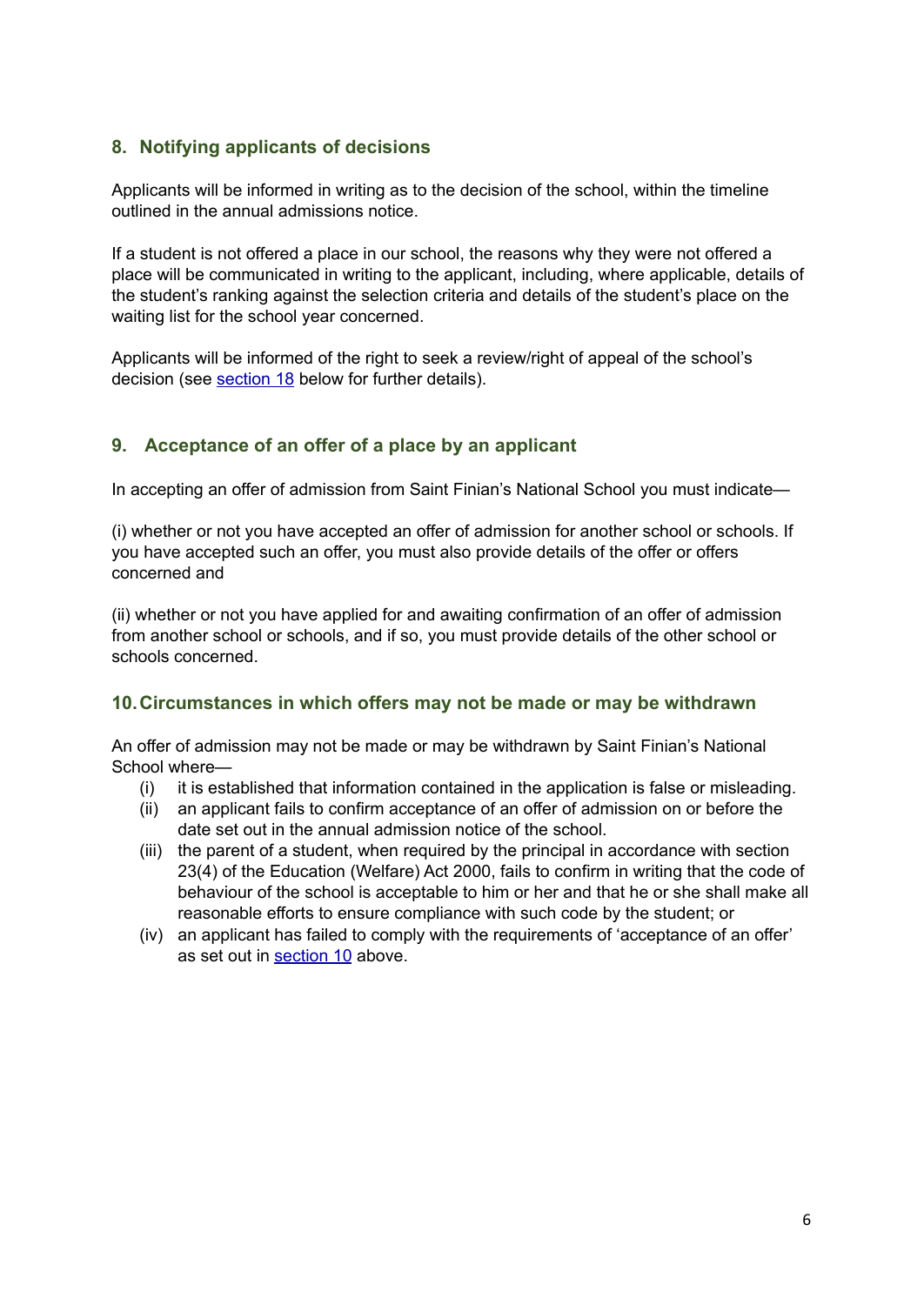# **11.Sharing of Data with other schools**

Applicants should be aware that section 66(6) of the Education (Admission to Schools) Act 2018 allows for the sharing of certain information between schools in order to facilitate the efficient admission of students.

Section 66(6) allows a school to provide a patron or another board of management with a list of the students in relation to whom—

- (i) an application for admission to the school has been received,
- (ii) an offer of admission to the school has been made, or
- (iii) an offer of admission to the school has been accepted.

The list may include any or all of the following:

- (i) the date on which an application for admission was received by the school;
- (ii) the date on which an offer of admission was made by the school;
- (iii) the date on which an offer of admission was accepted by an applicant;

(iv) a student's personal details including his or her name, address, date of birth and personal public service number (within the meaning of section 262 of the Social Welfare Consolidation Act 2005).

#### **12.Waiting list in the event of oversubscription**

In the event of there being more applications to the school year concerned than places available, a waiting list of students whose applications for admission to Saint Finian's National School were unsuccessful due to the school being oversubscribed will be compiled and will remain valid for the school year in which admission is being sought.

Placement on the waiting list of Saint Finian's National School is in the order of priority assigned to the students' applications after the school has applied the selection criteria in accordance with this admission policy.

Applicants whose applications are received after the closing date, outlined in the Annual Admission Notice, will be placed at the end of the waiting list in order of the date of receipt of the application.

Offers of any subsequent places that become available for and during the school year in relation to which admission is being sought will be made to those students on the waiting list, in accordance with the order of priority in relation to which the students have been placed on the list.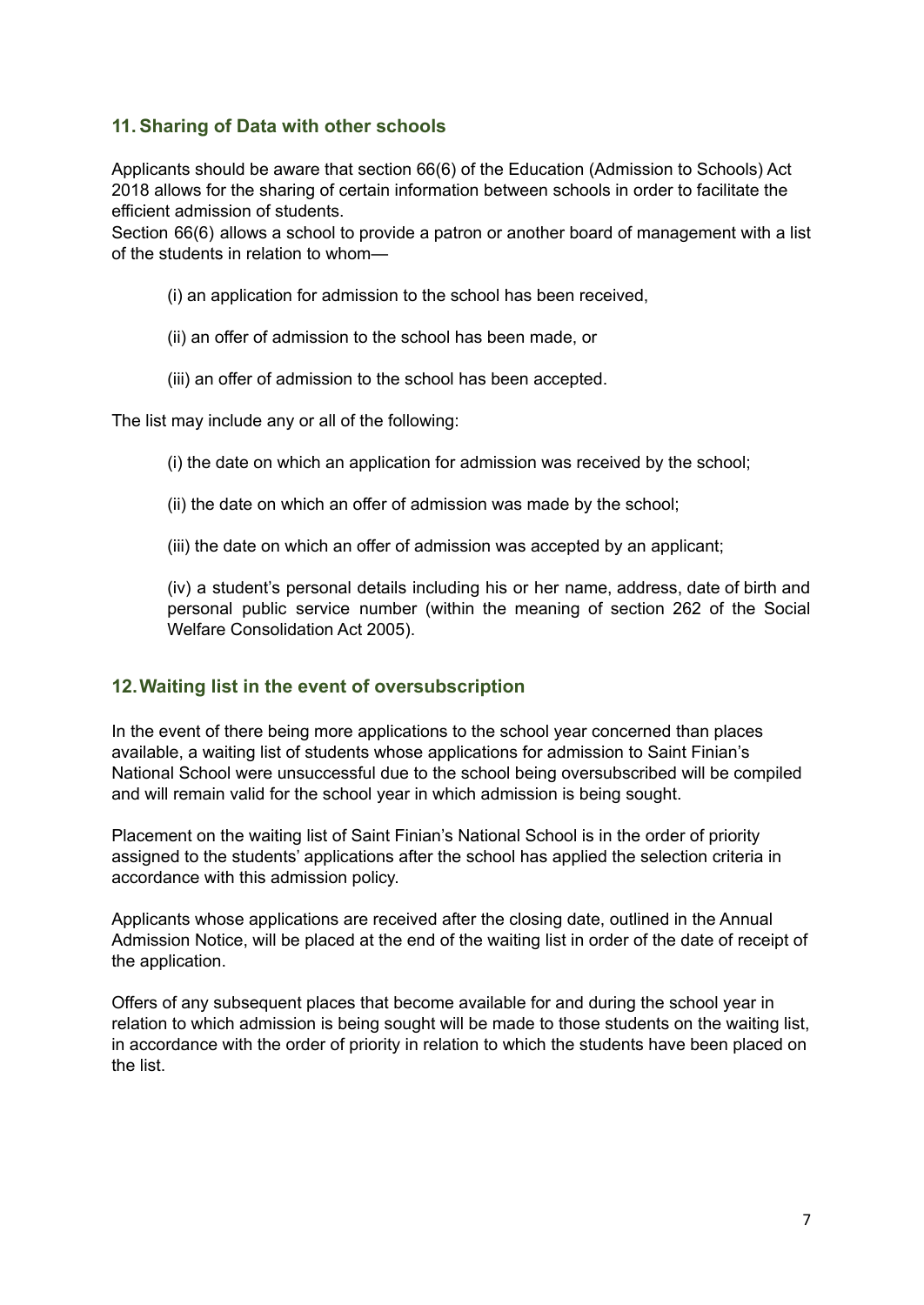#### **13.Late Applications**

All applications for admission received after the closing date as outlined in the annual admission notice will be considered and decided upon in accordance with our school's admissions policy, the Education Admissions to School Act 2018 and any regulations made under that Act.

Late applicants will be notified of the decision in respect of their application no later than three weeks after the date on which the school received the application. Late applicants will be offered a place if there is place available. In the event that there is no place available, the name of the applicant will be added to the waiting list as set out in Section 13.

#### <span id="page-8-0"></span>**14.Procedures for admission of students to other years and during the school year**

The procedures of the school in relation to the admission of students who are not already admitted to the school to classes or years other than the school's intake group are as follows:

The following criteria will be applied if there is a surplus of applications for available places in the Senior Infants to 6th classes.

| lPriorit | <b>Criterion</b>                                                                                                                                                               |
|----------|--------------------------------------------------------------------------------------------------------------------------------------------------------------------------------|
|          | Priority is given to brothers and sisters of children already in the school or<br>who have attended the school in the past.                                                    |
| フ        | Families whose primary residence is either in the immediate areas of<br>Rivermount Parish, starting closest to the and radiating outwards<br>from the school within the Parish |
|          | Children of parents who are past pupils of the school.                                                                                                                         |
|          | Children who live outside the parish                                                                                                                                           |

The procedures of the school in relation to the admission of students who are not already admitted to the school, after the commencement of the school year in which admission is sought, are as follows:

Once a child has been offered and accepted a place in the school and signed the Code of Behaviour they can commence school the following Monday.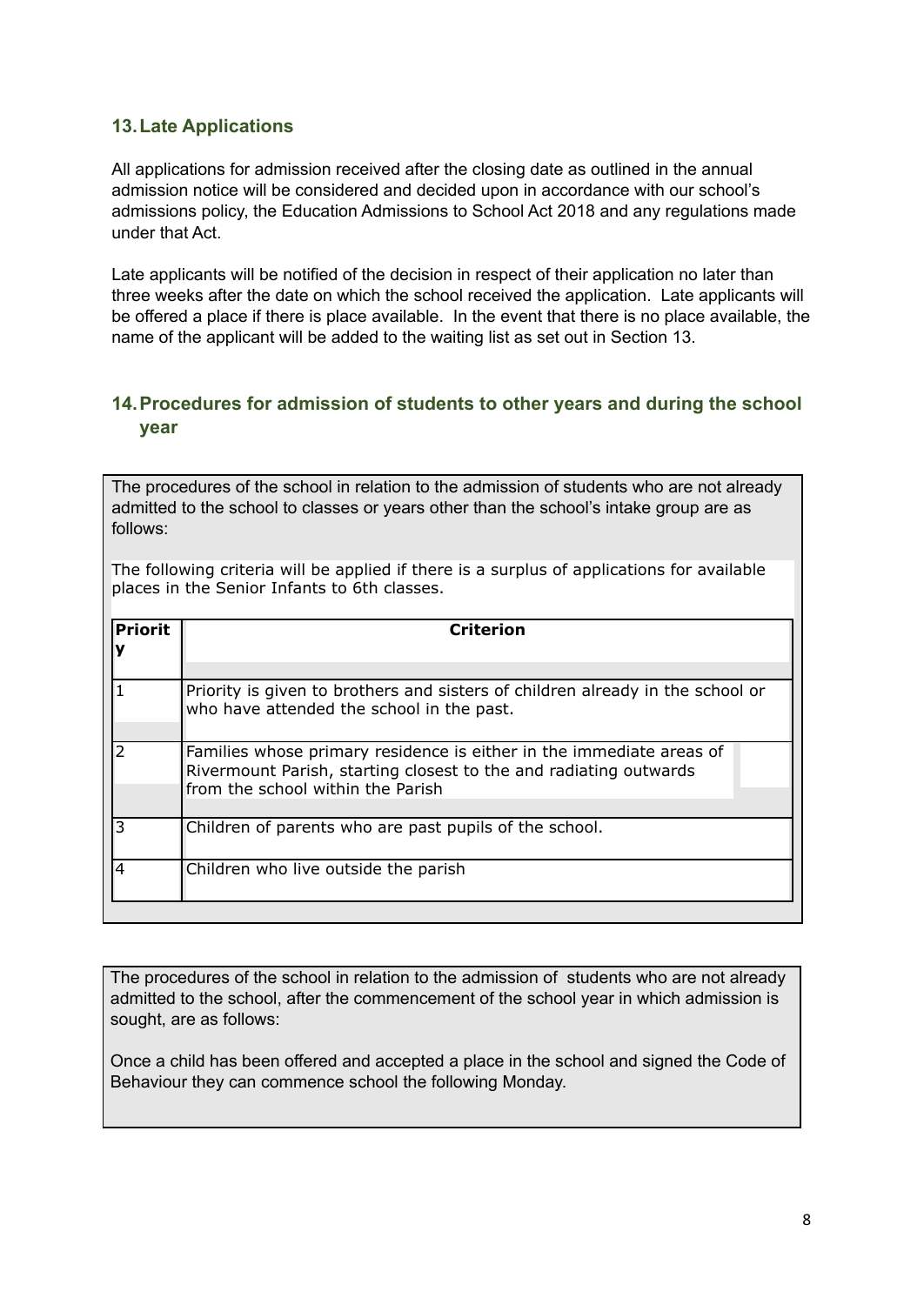# <span id="page-9-0"></span>**15.Declaration in relation to the non-charging of fees**

This rule applies to all schools.

The board of Saint Finian's National School or any persons acting on its behalf will not charge fees for or seek payment or contributions (howsoever described) as a condition of-

- (a) an application for admission of a student to the school, or
- (b) the admission or continued enrolment of a student in the school.

#### **16. Arrangements regarding students not attending religious instruction**

The following are the school's arrangements for students, where the parents or in the case of a student who has reached the age of 18 years, the student, who has requested that the student attend the school without attending religious instruction in the school. These arrangements will not result in a reduction in the school day of such students:

A written request should be made to the Principal of the school. A meeting will then be arranged with the parent(s) or the student, as the case may be, to discuss how the request may be accommodated by the school.

#### <span id="page-9-1"></span>**17. Reviews/appeals**

#### **Review of decisions by the board of Management**

The parent of the student, or in the case of a student who has reached the age of 18 years, the student, may request the board to review a decision to refuse admission. Such requests must be made in accordance with Section 29C of the Education Act 1998.

The timeline within which such a review must be requested and the other requirements applicable to such reviews are set out in the procedures determined by the Minister under section 29B of the Education Act 1998 which are published on the website of the Department of Education and Skills.

The board will conduct such reviews in accordance with the requirements of the procedures determined under Section 29B and with section 29C of the Education Act 1998.

**Note:** Where an applicant has been refused admission due to the school being oversubscribed, the applicant **must request a review** of that decision by the board of management prior to making an appeal under section 29 of the Education Act 1998. This request to review must be made to the Board of Management within two weeks of the letter of refusal.

Where an applicant has been refused admission due to a reason other than the school being oversubscribed, the applicant **may request a review** of that decision by the board of management prior to making an appeal under section 29 of the Education Act 1998. This request to review must be made to the Board of Management within two weeks of the letter of refusal.